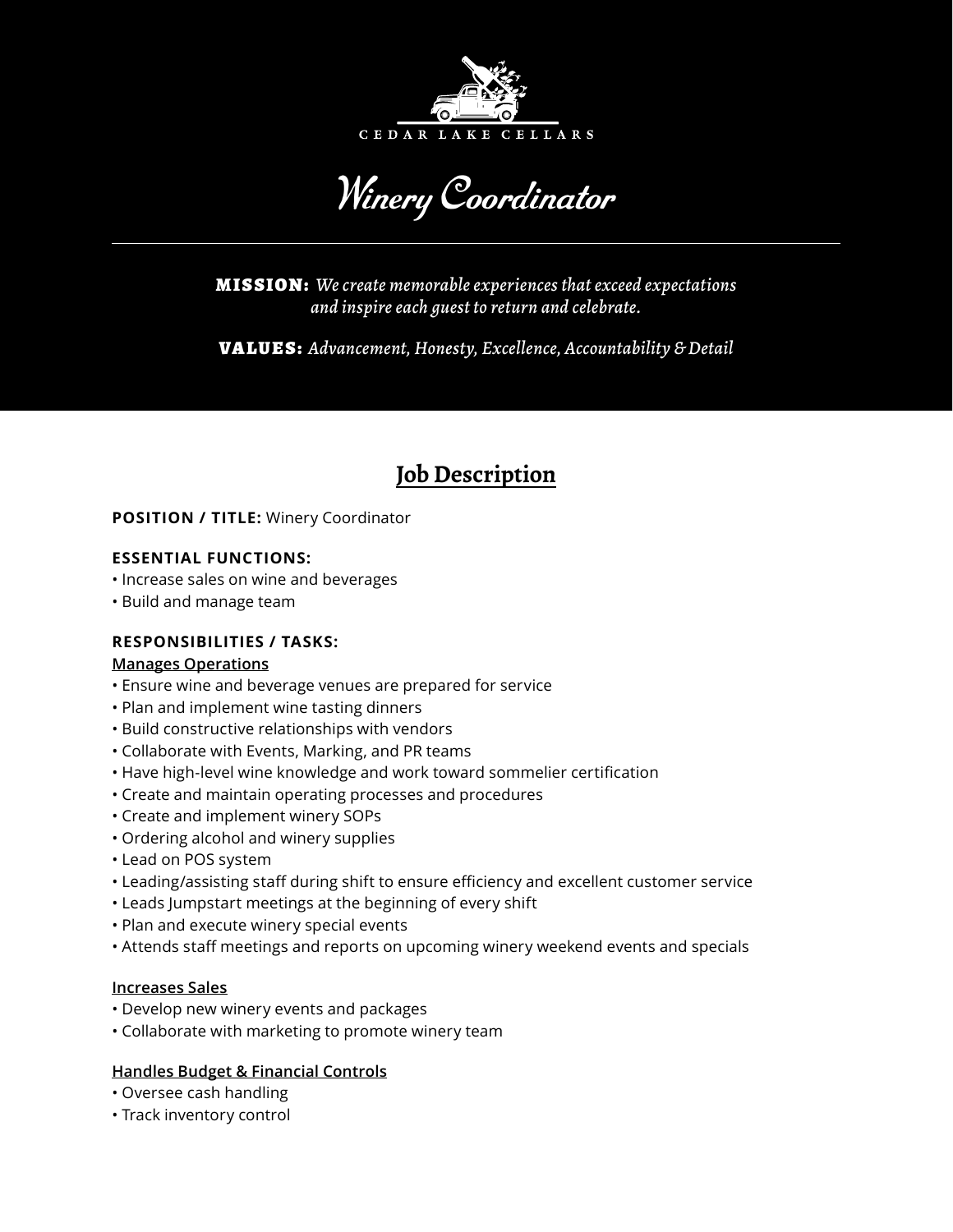

Winery Coordinator

• Conduct inventory count

#### **Builds Team**

- Interview and hire staff
- Train new hires
- Scheduling winery staff
- Nurture collaboration and communication through example

#### **Supports Investa Management**

- Supports special Investa Management projects
- Participate in strategic and operational processes of Investa Management
- Maintains confidentiality of proprietary company information
- Adheres to Company Core Values and follows Company Code of Conduct

## **CHARACTERISTICS / SKILLS:**

#### **Characteristics:**

- Motivated self-starter who naturally takes initiative
- Creative problem solver who thinks outside the box and addresses issues as they arise
- Is passionate about hospitality and customer service
- Collaborator who communicates clearly and patiently
- Understands strategic connection between operations and profitability
- Logistics planner who is organized and attends to details with accuracy and focus
- Extrovert with a sense of urgency
- Tenacious work ethic, high level of integrity, and sense of humor

#### **Skills:**

- Experience working in fast-paced, results-oriented team culture
- Exercises good judgment, and resourcefulness in resolving questions or issues presented by individuals or businesses involved with the Company
- Reflective listener who speaks confidently
- Proficient in Microsoft Office (Word, Excel, PowerPoint, and Outlook)
- Presents information effectively and responds professionally to questions

## **EXPERIENCE / EDUCATION:**

- At least one year of experience in the Food and Beverage industry
- Formal wine training is a plus
- Serve Safe Certification preferred

## **WORKING CONDITIONS / PHYSICAL REQUIREMENTS**

- Must be able to work weekends
- Hours: Wednesday through Sunday
- Work is performed in restaurant and event venue
- Ability to work in a standing position for long time periods for events